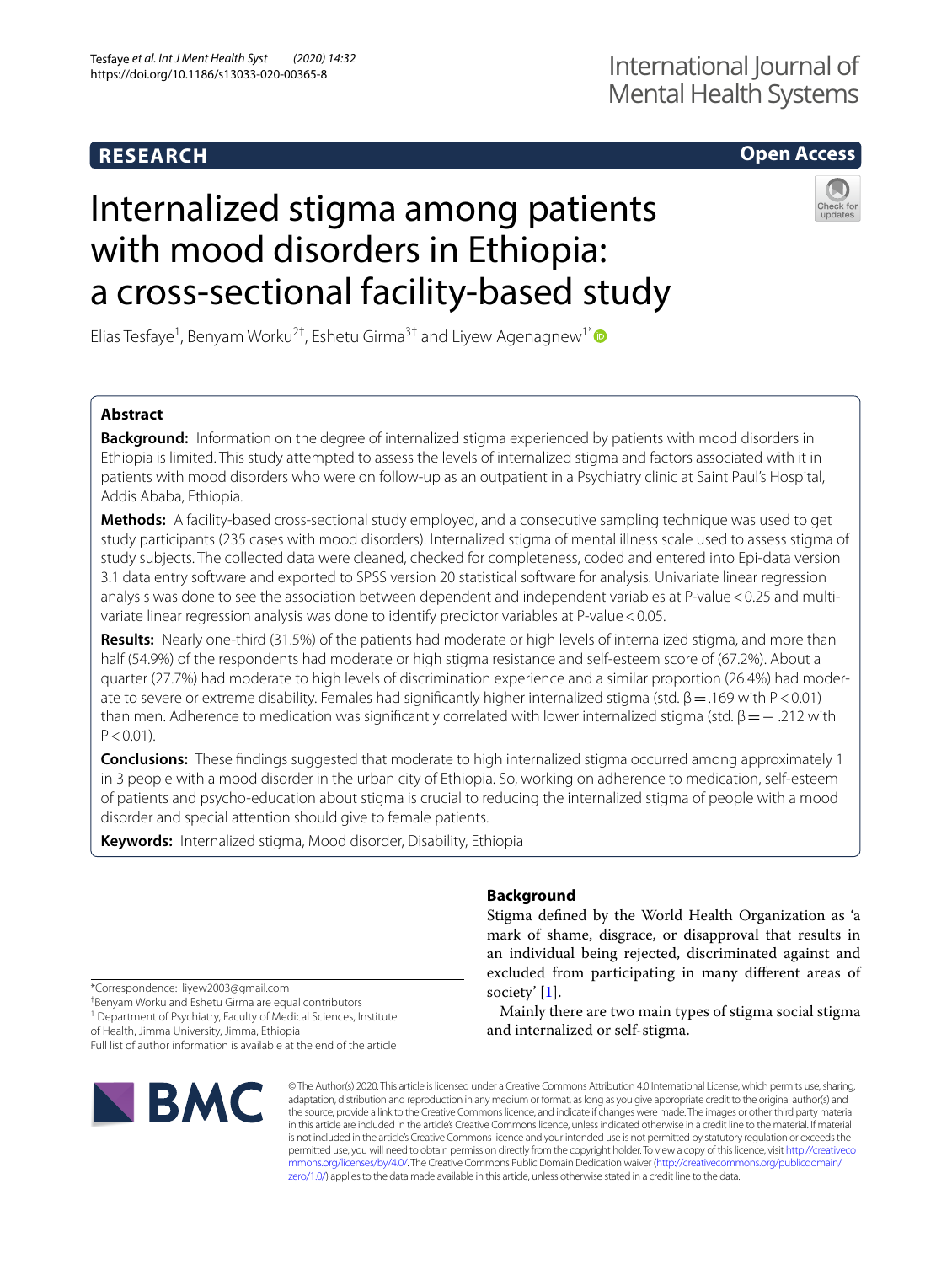Social stigma, also known as public or enacted stigma, exists at the group level and a phenomenon of social groups endorsing stereotypes about and acting against a stigmatized group [\[2](#page-8-1), [3](#page-8-2)]. Whereas internalized stigma or self-stigma exists at the individual level and can be described as a transformative process wherein a person ofers up his or her previously held or favored identities as a fgure, employee, and partner to adopt a stigmatized, anticipate social rejection, and believe they are devalued members of society [[4](#page-8-3)[–7](#page-8-4)].

Internalized stigma can found in patients with all type of mental illness, but its severity and level of presence is not the same to all type of mental illness [\[8](#page-8-5)]. Studies indicated that around 80 to 90% of people with mental illness experience stigma and discrimination in many countries [[9\]](#page-8-6).

A study performed in Singapore among psychiatric outpatients showed, 43.6% of participants experienced moderate to high internalized stigma [[10](#page-8-7)], and a study from China indicated 38.3% Hong Kong and 49.5% Guangzhou participants had self-stigma [[11](#page-8-8)].

The prevalence of internalized stigma in Dilla, Ethiopia was 32.1% among people living with mental illness [[12\]](#page-8-9), whereas the study performed in Jimma, found the overall self-stigma mean score of 2.32 with  $SD \pm 0.30$ , in patients with severe mental illness, and among the general respondents, 25.12% of them confrmed 2.5 and above self-stigma score [[13\]](#page-8-10).

Patients with schizophrenia had higher mean score of internalized stigma, than those with bipolar disorders as the fnding from rural China [[14\]](#page-8-11), and Turkey [[15\]](#page-8-12), but opposite to this fnding from London showed patients with mood disorders experienced more stigma than patients with psychotic disorders [[16\]](#page-8-13).

Internalized stigma has plenty of efects on patients with mental illness, especially on the prognosis of illness  $[6, 17]$  $[6, 17]$  $[6, 17]$  $[6, 17]$ , on quality of life, on self-esteem  $[18, 19]$  $[18, 19]$  $[18, 19]$ , and their functioning [[20](#page-8-18), [21\]](#page-8-19). Also can make patients not to seek treatment for a mental illness, often resulting in delayed treatment-seeking [[7,](#page-8-4) [22](#page-8-20)] and associated with an increase in symptom severity [\[23\]](#page-8-21).

Low self-esteem, hope, and well-being, general functioning, age, sex, income, unemployment, education, duration of illness, adherence, having depressive episode, duration of illness, poor social support, presence of medication side efect, recovery, severity of symptoms, insight, family history of mental illness and substance use were factors associated with internalized stigma [\[10](#page-8-7), [12](#page-8-9), [24–](#page-8-22)[32](#page-9-0)].

However previous studies focused on patients with schizophrenia [\[33,](#page-9-1) [34](#page-9-2)], despite both major depression and bipolar disorders are 6th and second cause of disability worldwide  $[35]$  $[35]$  $[35]$ , and highly correlated to the severity and the impact of stigma [\[8](#page-8-5), [36](#page-9-4)], less attention given to patients with bipolar disorder and depression, especially in the Ethiopian context. So this study focuses on patients with a diagnosis of bipolar disorder or/and depression aimed to determine the level of internalized stigma and associated factors among patients attending psychiatry outpatient department at St. Paul's medical hospital, Addis Ababa, Ethiopia, and it will be important for patients and professionals to prevent and manage stigma after identifying the possible factors for it.

#### **Methods**

#### **Study setting**

The study conducted at St. Paul's hospital, Addis Ababa, Ethiopia. It is a referral hospital in the capital city of Ethiopia. The Hospital built-in 1969. It has 392 beds, with an annual average of 250,000 patients and a catchment population of over 5 million.

It has 13 types of clinical services. Patients with mental illness treated by psychiatrists and psychiatry residents under the supervision of senior Psychiatrists. The hospital has no inpatient services for mentally ill patients except the rehabilitation services for those with a problem of substance use disorder with fve beds only. On average, 900 patients with mental illness have been seen per month. Around 11,000 new and old patients with mental illness had received treatment per year.

#### **Study design**

A facility-based cross-sectional study employed.

#### **Sample size determination and selection of participants**

The sample size determined by using a single population proportion formula with the assumptions of 95% confdence interval, Prevalence=21.7% found from study in Europe [[37\]](#page-9-5), with a margin of error of 5%; the required sample size would be 261, and we collected 90% of the expected sample size $=235$  in the study period from June to August 2014.

After reviewing their earlier chart record we identifed all bipolar disorder and depressed patients. A thirdyear psychiatry resident confrmed their diagnoses using DSM-IV criteria of bipolar disorder and major depression for those disorders to check its consistency with the earlier diagnosis. If there was a discrepancy between the two diagnoses, we accepted a consultant psychiatrist diagnosis.

#### *Inclusion and exclusion criteria*

Patients who have a diagnosis of bipolar disorder or depression with having more than one follow-up and aged 18 years and above were included in the study whereas patients who were acutely ill and needing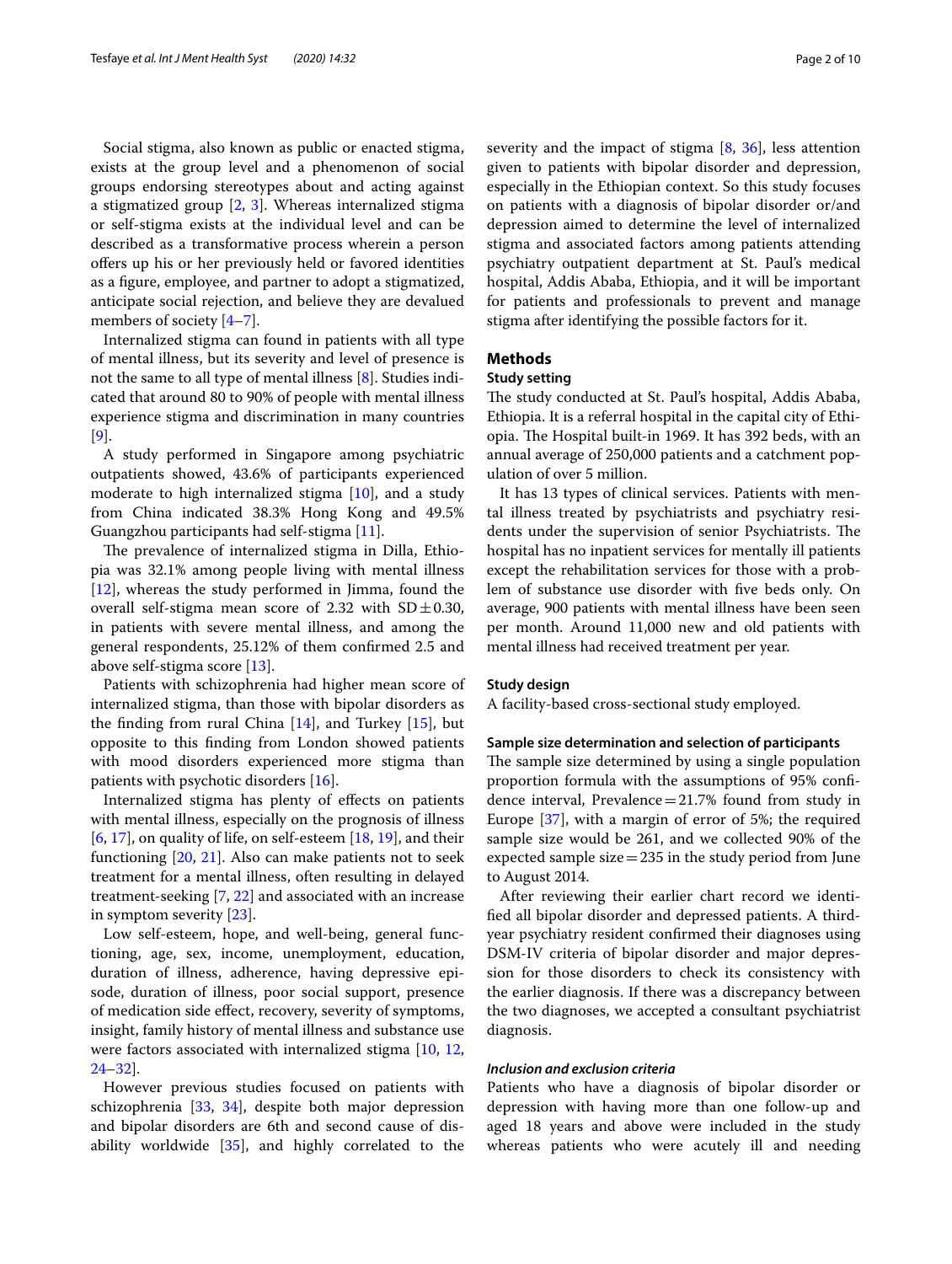emergency treatment, having comorbid physical illness and who came for the frst visit excluded from the study.

#### **Data collection procedure and instruments**

Face to face interviews and document reviews used to collect the data for this study. First-year and second-year psychiatry residents involved in data collection after they took 3 days of training then after permission obtained from respondents, the interview was administered and took approximately 30 to 45 min to complete. The interviews carried out in private rooms, in their order of visit. If they didn't fulfll the inclusion criteria the next samples recruited consecutively.

Each data collector reviewed the card and recorded the card number of respondents who had completed the questionnaire and share to all data collectors to avoid redundancy of the participants. The principal investigator and the supervisors checked completeness of the questioners and feedback was given to data collectors on a daily base. The only challenge we faced was 26 participants didn't complete questionnaires which we excluded from the analysis.

#### **Instruments**

#### *(1) The internalized stigma of mental illness (ISMI)*

A 29-item scale was used to assess the internalized stigma. It has 5 subscales: alienation, stereotype endorsement, perceived discrimination, social withdrawal, and stigma resistance. Alienation is the personal experience of being less than a full member of society  $[34]$ . The stereotype endorsement is the degree to which the client's opinion agrees with common stereotypes about patients with a mental illness  $[13]$  $[13]$ . The discrimination experience measures the way the client tends to be treated by oth-ers [[38](#page-9-6)]. The social withdrawal measures the tendency of the individual to be excluded from social activities due to mental illness  $[13]$  $[13]$ . The stigma resistance subscale is a respondents' ability to defy stigma [\[38](#page-9-6)]. In contrast to the above four subscales, a higher score on the stigma resistance subscale indicates a lower level of stigma resistance [[38\]](#page-9-6).

In a study done in Iran, the internalized stigma of mental illness scale subscales had the following reliability values: alienation=0.84, stereotype endorsement= 0.71, discrimination experience $=$  0.87, social with-drawal = 0.85 and stigma resistance = 0.63 [\[37](#page-9-5)]. And also, the scale had a strong internal consistency ( $\alpha$  = 0.90) and test–retest reliability ( $r=0.92$ ) have been reported for the internalized stigma of mental illness scale [\[19](#page-8-17)].

In the previous study in Ethiopia, the internalized stigma of mental illness scale subscales had reliability values of alienation=0.84, stereotype endorsement=0.73, discrimination experience=0.79, social withdrawal = 0.77 and stigma resistance =  $0.65$  [[13](#page-8-10)].

Recent studies have shown that the 'stigma resistance' subscale is theoretically diferent from the other subscales [[39](#page-9-7), [40](#page-9-8)]. For this reason, stigma resistance considered as a separate construct to the internalized stigma of mental illness throughout this paper. Stigma resistance subscale reversely coded  $(4=$ strongly disagree to  $1 =$ strongly agree). Participants responded to each internalized stigma of mental illness scale question by selecting: 1 for strongly disagree; 2 for disagree; 3 for agree; 4 for strongly agree. The overall internalized stigma of mental illness score refers to the summed average of the other four internalized stigma of mental illness scale subscales excluding the stigma resistance subscale. A higher score shows higher internalized stigma.

#### *(2) The Rosenberg self‑esteem scale*

The Rosenberg self-esteem scale used to measure the level of self-esteem. The scale has 10 items. Some items are reverse coded  $(1=$ strongly disagree to  $4=$ strongly agree). The respondents provided 1 for strongly disagree; 2 for disagree; 3 for agree; 4 for strongly agree. Higher scores show higher self-esteem. Although not formally validated, this version used in a study conducted in Ethiopia [[13\]](#page-8-10), which suggests that it was appropriate to use as a stand-alone measure.

#### *(3) WHO Disability Assessment Schedule version 2 (the 12 items)*

The 12-item interviewer-administered Disability Assessment Schedule version 2 (WHODAS-II), developed by the World Health Organization used to explain the level of disability associated with depression and bipolar disorders. WHODAS assesses the level of disability and the number of days lost from work in the previous 30 days. The instrument is considered cross-culturally applicable  $[41, 42]$  $[41, 42]$  $[41, 42]$  $[41, 42]$ . The Amharic version of the 36-item version has been previously used in Ethiopia [[43\]](#page-9-11).

#### *(4) Previous suicidal attempt*

A question on suicidal attempt was presented to the participants by asking "Have you ever felt so desperate that you even attempted to hurt yourself or end your life?" [[44\]](#page-9-12). this question was similar to a question used in asking about the suicide attempt in the widely used structured composite international diagnostic interview instrument of the World Health Organization [\[44](#page-9-12)].

#### *(5) Medication adherence*

The medication adherence question assessed about a history of non-adherence with psychotropic medications and whether the non-compliance behavior linked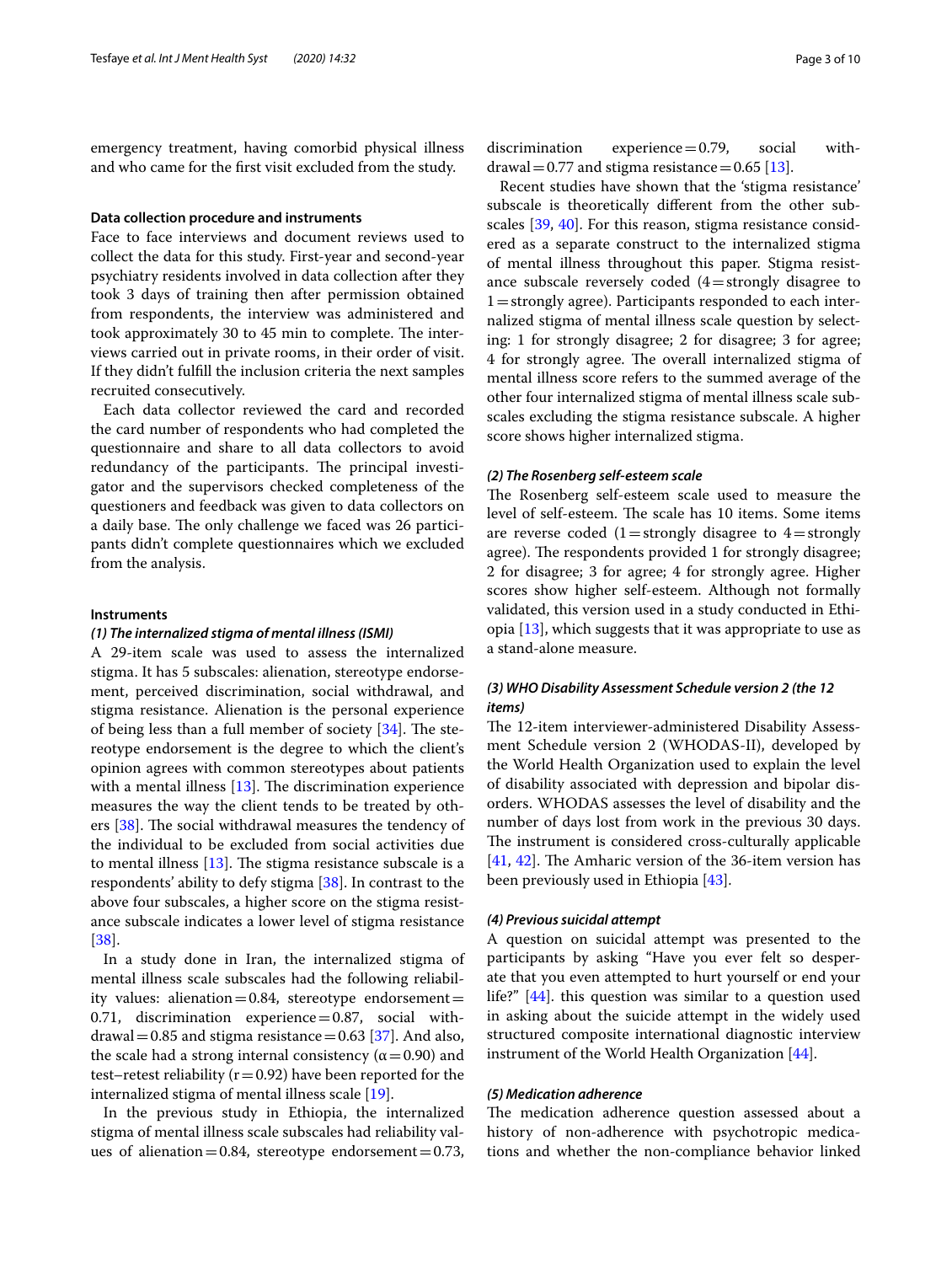to stigma. It has inquired "Have you ever stopped taking medication?" and "did your personal experience of stigma contribute to your decision to discontinue medication?"

#### *(6) Current clinical status*

The patient's clinical status measured by using diagnostic statistical manual fourth edition diagnostic criteria of bipolar disorder and depression, and saying fully improved (if they didn't meet the criteria), partially improved (if they have a clinical sign and symptoms), not improved (if they have fulflled the criteria), and to say a patient had a relapse history the patient should have a history exacerbation of symptoms or more than one admission history which was measured by reviewing the card and interviewing patients.

#### *(7) Structured questioners*

Structured questioners were used to assess Sociodemographic variables (sex, age, educational level, marital status, employment status, and monthly income) and clinical variables (working diagnosis, (age at the onset of illness, the total duration of illness, duration of treatment delay and duration of treatment which we treat those variables as a continuous and explained by mean and SD)).

#### **Data processing and analysis**

The collected data were cleaned, checked for completeness, coded and entered into Epi-data version 3.1 software and exported to SPSS version 20 statistical software for analysis. Descriptive statistics used to summarize the results.

Simple linear regression used to identify variables that are a candidate for multiple linear regressions at P-value<0.25. A multivariate linear regression model was done at P-value <  $0.05$  using variables that had significant statistical associations with the overall internalized stigma of mental illness scores during Univariate analysis. Finally, predictor variables were declared at  $P$ -value < 0.05 and the obtained results presented using narration and tables.

All assumption of linear regression analysis was checked and the data was found to meet the assumptions such as normality was checked by using normal histogram curve and Kolmogorov–Smirnov Test, linearity was checked by using (Quantile–Quantile) QQ plot and histogram, no-outlier was found by using outlier test, multicollinearity was checked by using variables infation factor and all variables had VIF<2, homoscedasticity checked by using Levene's test and all variables found to have P > 0.05. Independent observation checked by Durbin Watson's value and the value of this fnding was 2.

#### **Ethical consideration**

Ethical clearance was obtained from the ethical review board of Addis Ababa University, besides written informed consent was sought from each participant.

#### **Results**

#### **Sociodemographic characteristics of study participants**

There were 235 samples take part in the study with a 90.4% response rate. Most of them were females (60.4%). The mean age was 37.94 with  $(SD \pm 13.2)$  years. More than one-third of the participants 92 (39.1%) were married and 104 (44.3%) were single in marital status. Most participants 218 (92.8%) were educated. More than onefourth of them (27.7%) were unemployed and nearly half (46.4%) were either government or private employees (Table [1](#page-3-0)). Around half of them (42.6%) had no income and the mean monthly income of the participants in USD was about 59.65 (SD  $\pm$  85.7).

#### **Clinical characteristics of study participants**

Out of all participants, more than one-third (37.4%) had bipolar disorder and nearly two-thirds (62.6%) had a depression diagnosis. The Mean age onset of the illness was 27.89 (SD $\pm$ 11.2). The mean total duration of

<span id="page-3-0"></span>

|  | Table 1 Background characteristics of respondents at St |  |  |
|--|---------------------------------------------------------|--|--|
|  | Paul's hospital, Addis Ababa, Ethiopia, 2014            |  |  |

| <b>Characteristics</b>                                 | Frequency     | Percent |  |
|--------------------------------------------------------|---------------|---------|--|
| Sex                                                    |               |         |  |
| Male                                                   | 93            | 39.6    |  |
| Female                                                 | 142           | 60.4    |  |
| Marital status                                         |               |         |  |
| Single                                                 | 104           | 44.3    |  |
| Married                                                | 92            | 39.1    |  |
| Divorce or separated                                   | 19            | 8.1     |  |
| Widowed                                                | 20            | 8.5     |  |
| Job-status                                             |               |         |  |
| Unemployed                                             | 65            | 27.7    |  |
| Daily laborer                                          | $\mathcal{P}$ | .9      |  |
| Housewife                                              | 25            | 10.6    |  |
| Student                                                | 24            | 10.2    |  |
| Farmer                                                 | 5             | 2.1     |  |
| Retired                                                | 5             | 2.1     |  |
| Government employee                                    | 53            | 22.6    |  |
| Private employee                                       | 56            | 23.8    |  |
| Educational level                                      |               |         |  |
| Illiterate                                             | 17            | 7.2     |  |
| Education from grade 1 up to grade 8                   | 54            | 23      |  |
| Education from grade 9 up to grade 12 or<br>$(10 + 2)$ | 71            | 30.2    |  |
| College or university                                  | 93            | 39.6    |  |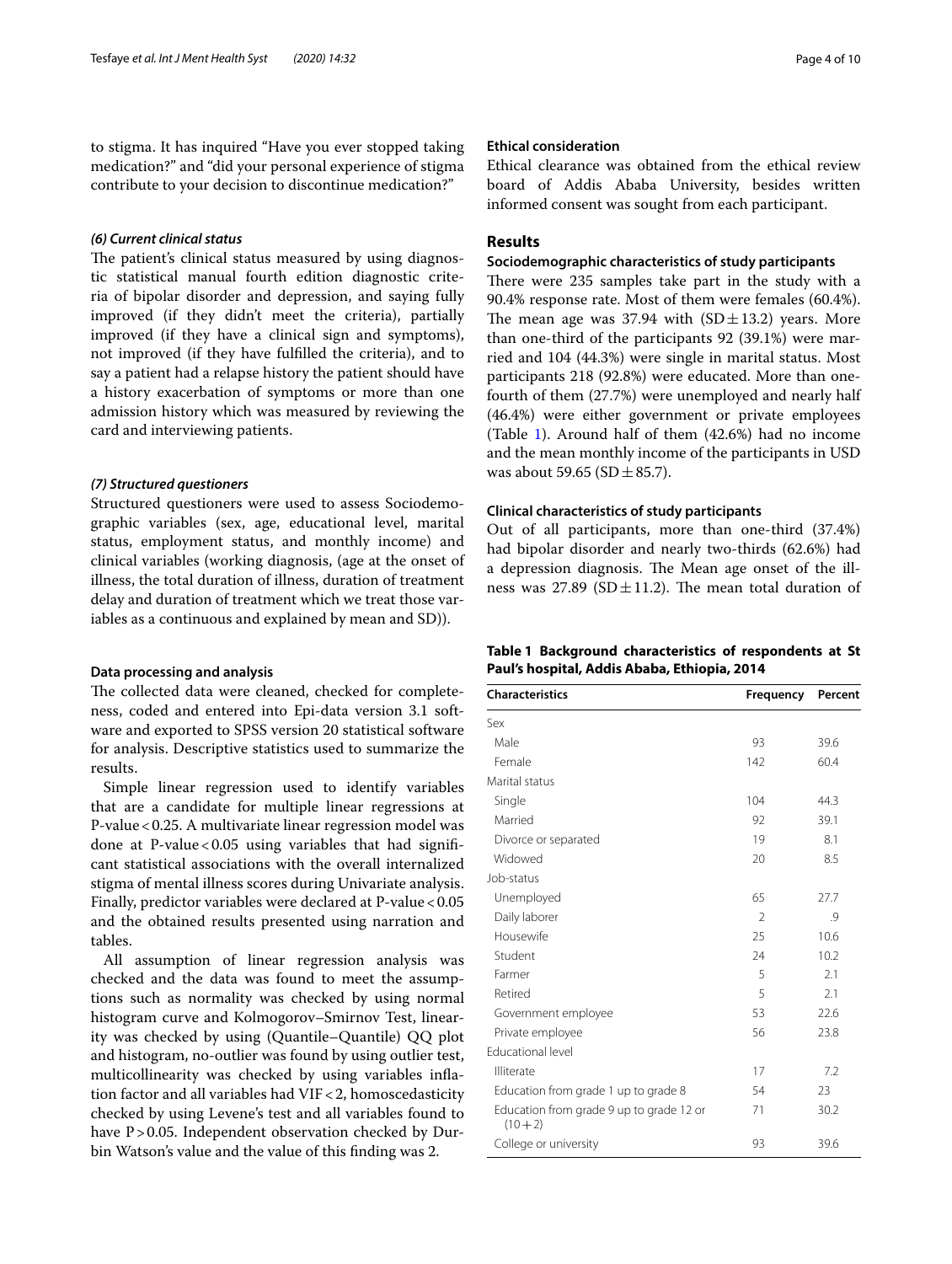the illness was 10 years (SD $\pm$ 9.4). The mean duration of treatment was 7.45 year with  $(SD=8.1)$ , and the Mean duration of treatment delay was 2.6 year with  $SD \pm 4.8$ . Nearly, nine out of ten (86.4%) claimed to be either partially or fully improved. Over one-third of them (35.7%) had a history of suicidal attempts. And also, half of them (48.5%) had a history of treatment non-adherence, from those participants who were non-adherent to medication, almost one-third (29.8%) claimed that stigma played a role in their non-adherence (Table [2](#page-4-0)).

#### **Scoring and scaling structures**

The internal consistency for the 24-item internalized stigma of mental illness scale (excluding stigma resistance) was  $\alpha$  = 0.95. The stigma resistance subscale had

<span id="page-4-0"></span>**Table 2 Clinical characteristics of respondents at St Paul's hospital, Addis Ababa, Ethiopia, 2014**

| <b>Clinical characteristics</b>                                    | Frequency | Percent |
|--------------------------------------------------------------------|-----------|---------|
| Diagnosis                                                          |           |         |
| Bipolar                                                            | 88        | 37.4    |
| Depression                                                         | 147       | 62.6    |
| Level of improvement to treatment                                  |           |         |
| Fully improved                                                     | 112       | 47.7    |
| Partially improved                                                 | 91        | 38.7    |
| No change                                                          | 9         | 3.8     |
| Relapse                                                            | 23        | 9.8     |
| Suicidal attempt                                                   |           |         |
| Yes                                                                | 84        | 35.7    |
| No                                                                 | 151       | 64.3    |
| Medication non-adherence                                           |           |         |
| Yes                                                                | 114       | 48.5    |
| No                                                                 | 121       | 51.5    |
| Contribution of stigma to non-adherence ( $N = 114$ ) <sup>a</sup> |           |         |
| Yes                                                                | 34        | 29.8    |
| No                                                                 | 80        | 70.2    |

<sup>a</sup> Those without a history of non-adherence ( $N = 121$ ) excluded

an internal consistency of  $\alpha$  = 0.87. The other 4 subscales had the following values: alienation ( $α = 0.90$ ), stereotype endorsement ( $α = 0.79$ ), discrimination experience  $(α=0.88)$  and social withdrawal  $(α=0.95)$ . The Rosenberg self-esteem questioner had an internal consistency of  $\alpha$  = 0.80. And also, the WHODAS II (the 12 items) had an internal consistency  $α = 0.96$  (Table [3\)](#page-4-1).

#### **Internalized stigma of mental illness scale**

Overall internalized stigma of mental illness (excludes Stigma resistance): the overall mean of the 24 internalized stigma of mental illness scale was 2.2 with  $(SD \pm 0.63)$ . Using mean score categories similar to the European study (<2 minimal stigma, 2–2.5 low stigma, 2.5–3 moderate stigma, 3+ high stigma); Among the total respondents, almost one-third (31.5%) of the participant with mood disorder had moderate to high level of internalized stigma of mental illness considering the mean cutoff point  $\geq 2.5$ . Overall, 80.4% of the participant had responded by saying agree or strongly agree with at least one item in the internalized stigma of mental illness scale.

The mean score of alienation was 2.56 with  $SD \pm 0.82$ . More than half of them (54.5%) had moderate to high levels of alienation. The mean score of stereotype was 2.02 with SD $\pm$ 0.59. Around one-fifth of them (21.7%) had moderate to high levels of stereotype endorsement. The mean of discrimination was 2.13 with  $SD \pm 0.77$ . More than a quarter (27.7%) of the participants had moderate to high levels of discrimination experience. The mean of social withdrawal was 2.11 with  $SD \pm 0.74$ . (26.4%) had moderate to a high level of social withdrawal. The mean of stigma resistance was 2.6 with  $SD \pm 0.78$ . More than half (54.9%) had moderate to the high level of stigma resistance score as shown in (Tables [4](#page-5-0) and [5\)](#page-5-1).

*Self-esteem and WHODAS* The mean of self-esteem was 2.6 with  $SD \pm 0.44$ . (67.2%) had moderate to high self-esteem considering the mean cutoff point to be  $> 2.5$ . The mean of WHODAS II (the 12 items) was 2.13 with

<span id="page-4-1"></span>

|  |  | Table 3 Summary of Cronbach's Alpha of the scales used in comparison with other studies |  |  |  |
|--|--|-----------------------------------------------------------------------------------------|--|--|--|
|--|--|-----------------------------------------------------------------------------------------|--|--|--|

| <b>Subscales</b>         | Finding from this study | Girma et al. [13] | Brohan et al. [37] | Ghanean [38]             |
|--------------------------|-------------------------|-------------------|--------------------|--------------------------|
| Alienation               | 0.90                    | 0.84              | 0.83               | 0.84                     |
| Stereotype               | 0.79                    | 0.73              | 0.81               | 0.71                     |
| <b>Discrimination</b>    | 0.88                    | 0.79              | 0.83               | 0.87                     |
| Withdrawal               | 0.95                    | 0.77              | 0.85               | 0.85                     |
| Overall 24 ISMI scales   | 0.95                    | 0.89              | 0.94               | $\overline{\phantom{0}}$ |
| Stigma resistance scale  | 0.87                    | 0.65              | 0.59               | 0.63                     |
| Self-esteem scale        | 0.80                    |                   |                    |                          |
| WHODAS II (the 12 items) | 0.96                    |                   |                    |                          |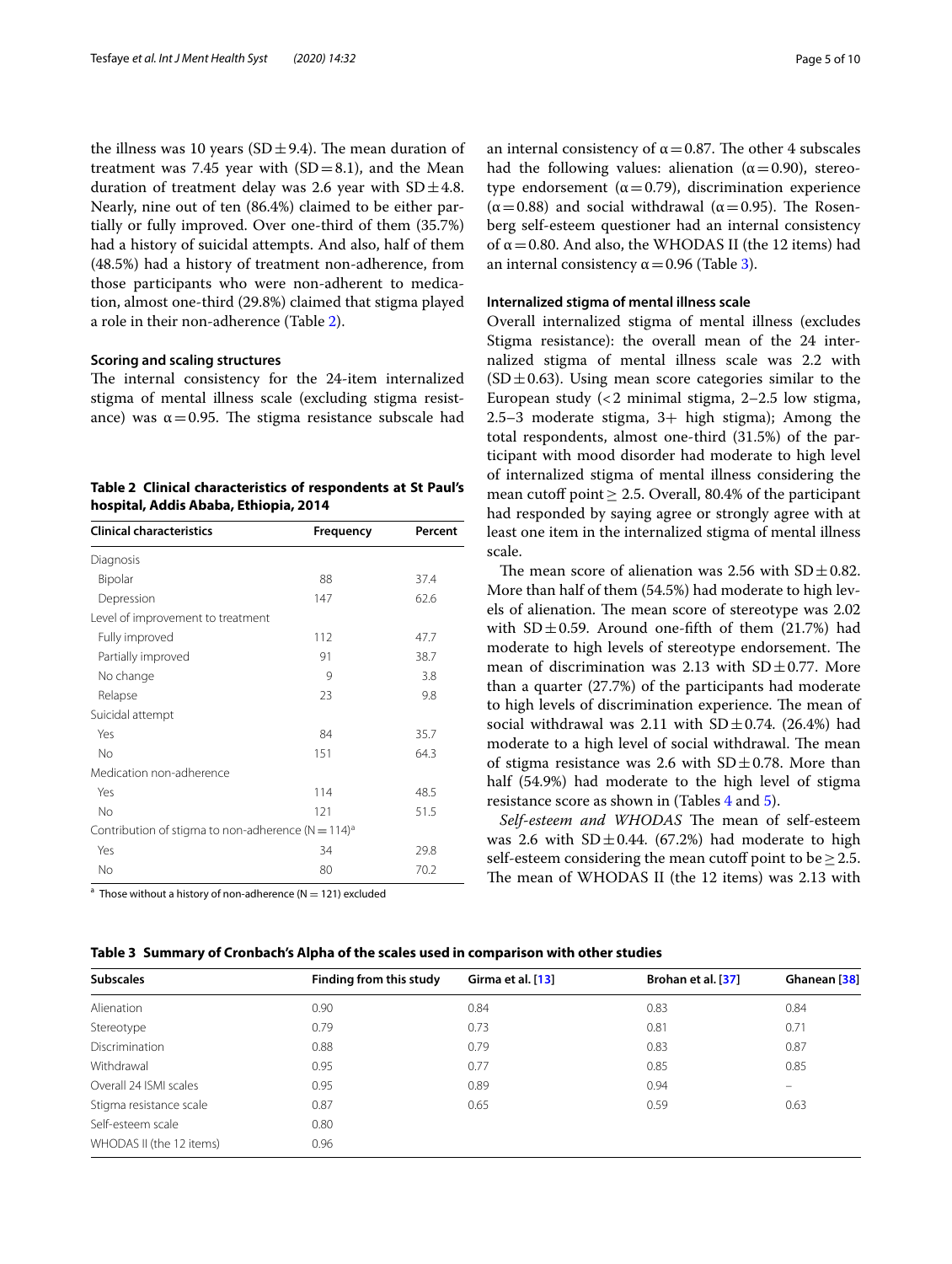<span id="page-5-0"></span>**Table 4 Comparison of mean scores and standard deviation of stigma domain with the study in Europe**

| Stigma domain                                | Mean and standard deviation |      |               |      |  |
|----------------------------------------------|-----------------------------|------|---------------|------|--|
|                                              | Ethiopia                    |      | <b>Europe</b> |      |  |
|                                              | Mean                        | SD   | Mean          | SD   |  |
| Overall ISMI (excludes stigma<br>resistance) | 2.2                         | 0.63 | 179           | 0.87 |  |
| Alienation                                   | 2.56                        | 0.82 | 2.22          | 1.09 |  |
| Stereotype endorsement                       | 2.02                        | 0.59 | 1.59          | 0.78 |  |
| Discrimination experience                    | 2.13                        | 0.77 | 1.91          | 0.96 |  |
| Social withdrawal                            | 2.11                        | 0.74 | 1.98          | 1.00 |  |
| Stigma resistance                            | 2.6                         | 0.78 | 2.81          | 0.98 |  |

 $SD \pm 1.24$ . One-fourth of them (26.4%) had moderate to severe or extreme disability WHODAS II (the 12 items) score considering the mean cutoff point  $\geq$  3 (Table [5\)](#page-5-1).

The mean number of days of disability in 30 days was 10.7 with  $SD \pm 12.05$ . The mean number of days of total difficulty in 30 days was 1.93 with  $SD \pm 5.26$ . The mean number of days of partial difficulty in 30 days was 8.17 with  $SD \pm 10.95$ .

#### **Factors associated with internalized stigma of mental illness**

A bivariate linear regression done after appropriate variables converted to a dummy variable. Being married (std.  $β = – .204$ ) compared to being divorced or separated (std.  $β=-.177$ ); increment in age (std.  $β=-.200$ ); increment in income (std. β =  $-$  .236); increment in the duration of treatment (std.  $β = -$  .177); being fully improved when compared with being partially improved (std.  $β = -0.318$ ), no change (std. β = − .192) or relapse (std. β = − .338); good adherence history to medication (std.  $β = -$  .212) when compared with non-adherence; and increment in self-esteem score (std.  $β = -$  .635) associated with decreased internalized stigma scores.

Being female (std.  $\beta = .169$ ) when compared with being male; having positive history of suicidal attempt (std.  $\beta$  = .140) when compared with those with no history of suicidal attempt; high stigma resistance score (std.  $\beta$  = .719); high level of WHODAS II (the 12 items) disability score (std.  $\beta = .513$ ); large number of days of difficulty to function (std.  $β = .430$ ); large number of days of total difficulty to function (std.  $\beta = .325$ ); and large number of days of partial difficulty to function (std.  $\beta = .316$ ) was significantly associated with increased internalized stigma scores (Table [6](#page-6-0)).

No statically signifcant association was found between the mean of overall internalized stigma with job status, educational level, treatment delay, duration

| Scale                                                    | Prevalence                                        | <b>Results</b>                     |
|----------------------------------------------------------|---------------------------------------------------|------------------------------------|
|                                                          | of moderate to high<br>levels in our study<br>(%) | from a study<br>in Europe [37] (%) |
| Overall self-stigma<br>(excludes Stigma resist-<br>ance) | 31.5                                              | 21.7                               |
| Alienation                                               | 545                                               | 39.4                               |
| Stereotype endorsement                                   | 21.7                                              | 12.5                               |
| Discrimination experience                                | 27.7                                              | 21.7                               |
| Social withdrawal                                        | 26.4                                              | 28.7                               |
| Stigma resistance                                        | 54.9                                              | 59.7                               |
| Self-esteem                                              | 67.2                                              |                                    |
| WHODAS II (the 12 items)                                 | 26.4                                              |                                    |

<span id="page-5-1"></span>**II scales of respondents in comparison with a study** 

**in Europe**

of illness, the client response to the question "does stigma contribute to nonadherence" and with diagnosis (being as the case of bipolar disorder or depression). Even though, there was no statistically signifcant difference between the mean score of the overall internalized stigma of mental illness of bipolar and depression; there was a statistically signifcant mean diference in the subscales. In alienation and stereotype, subscales Patients with major depressive disorder, have a higher level of internalized stigma than patients with bipolar disorder but not in discrimination and withdrawal subscales.

Level of self-esteem, level of stigma resistance, and age at the onset of illness were independent predictors of internalized stigma in the multivariate linear regression analysis with P-value < 0.05.

As the level of self-esteem increased the level of selfstigma decreased with (std.  $β = -0.274$  with P < 0.01); as the level of stigma resistance score increased the level of self-stigma increased with (std. β = .451 with P < 0.01); and also as age at the onset of illness increased the level of self-stigma decreased with (std.  $β = -0.229$ with  $P < 0.05$ ).

The linear regression model explained 59.9% of the variance on internalized stigma with a P-value < 0.05.

#### **Discussion**

This study showed a high burden of internalized stigma among patients with mood disorders attending a psychiatric outpatient department in the urban city of Ethiopia. Almost one-third (31.5%) of participants with a mood disorder in this study reported moderate to high levels of internalized stigma and it became corresponding to the study conducted in Dilla university referral hospital,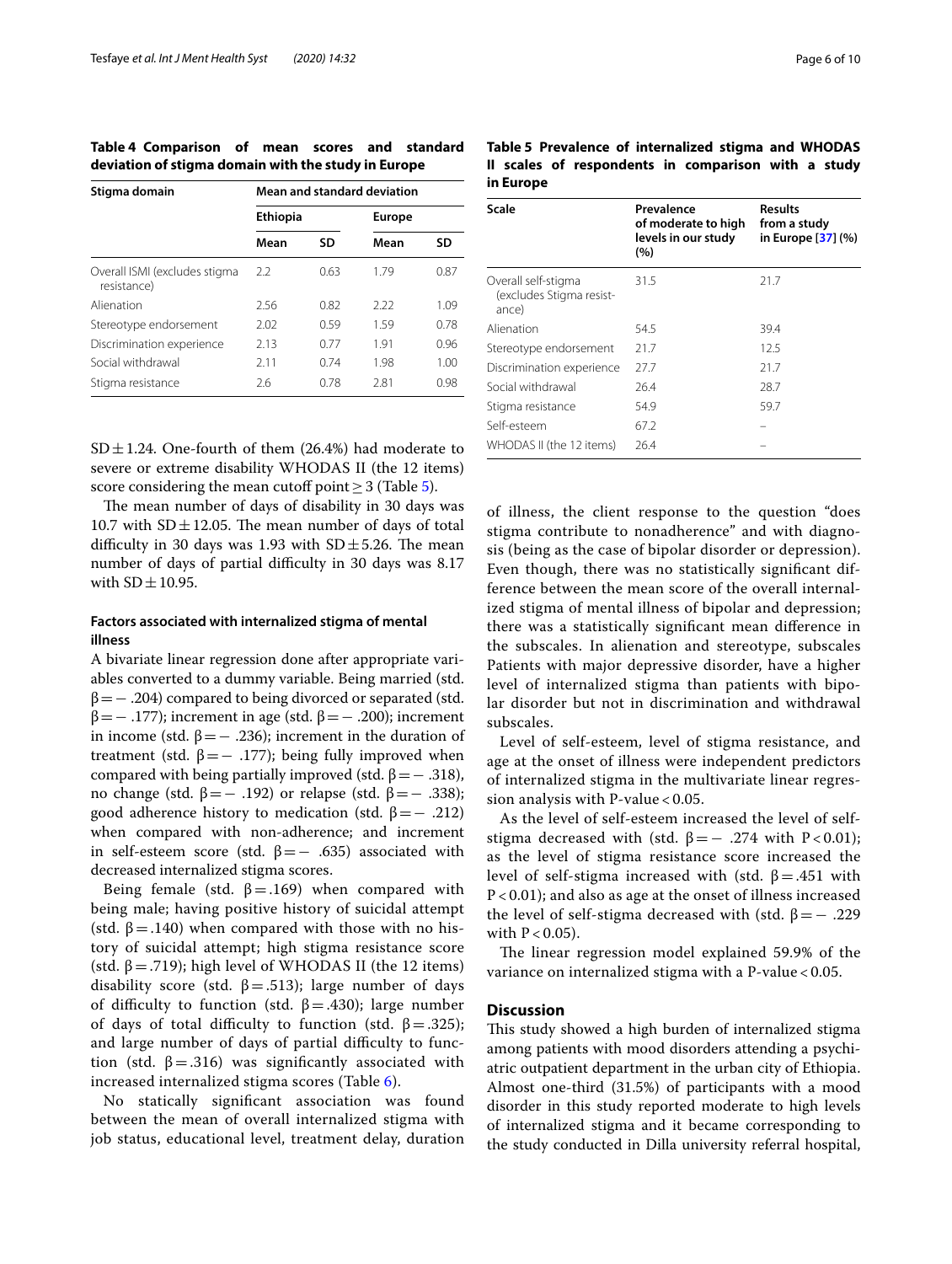| Independent variables                                               | <b>Bivariate results</b>                |           | <b>Multivariate results</b>      |          |
|---------------------------------------------------------------------|-----------------------------------------|-----------|----------------------------------|----------|
|                                                                     | <b>Standardized beta</b><br>coefficient | P-value   | Standardized beta<br>coefficient | P-value  |
| Single (reference married)                                          | .204                                    | $.004***$ | .046                             | .420     |
| Divorce or separated (reference married)                            | .177                                    | $.009**$  | .072                             | .123     |
| widowed (reference married)                                         | .023                                    | .730      | .003                             | .946     |
| Male (reference female)                                             | $-.169$                                 | $.009**$  | .026                             | .568     |
| Age of the patient                                                  | $-.200$                                 | $.002**$  | .098                             | .441     |
| Monthly income                                                      | $-.236$                                 | $.000**$  | $-.020$                          | .681     |
| Duration of treatment                                               | $-.177$                                 | $.006***$ | .011                             | .903     |
| Partially improved (reference fully improved)                       | .318                                    | $.000**$  | .049                             | .333     |
| No change (reference fully improved)                                | .192                                    | $.002**$  | .004                             | .932     |
| Relapse (reference fully improved)                                  | .338                                    | $.000**$  | .016                             | .755     |
| No non adherent (reference yes non adherent)                        | $-.212$                                 | $.001***$ | $-.029$                          | .529     |
| Mean of self-esteem                                                 | $-.635$                                 | $.000**$  | $-.274$                          | $.000**$ |
| Mean of stigma resistance                                           | .719                                    | $.000**$  | .451                             | $.000**$ |
| Mean of WHODAS II (the 12 item)                                     | .513                                    | $.000**$  | .114                             | .078     |
| H1(the overall disability days in the past 30 days)                 | .430                                    | $.000**$  | $-.184$                          | .294     |
| H2 (the days of total difficulty to function in the past 30 days    | .325                                    | $.000**$  | .144                             | .113     |
| H3 (the days of partial difficulty to function in the past 30 days) | .316                                    | $.000**$  | .202                             | .214     |
| Age at the onset of illness                                         | $-.143$                                 | $.028*$   | $-.229$                          | $.026*$  |
| No suicide history (reference yes)                                  | $-.140$                                 | $.031*$   | .025                             | .581     |

<span id="page-6-0"></span>**Table 6 Univariate and multivariate linear regression analysis results in respondents at St Paul's hospital, Addis Ababa, Ethiopia 2014**

\*\* Those with P-value less than 0.01

\* Those with P-value less than 0.05

Ethiopia (32.1%) had a high level of self-stigma even though maximum patients diagnoses had been psychosis [[12\]](#page-8-9).

Moreover, it's far much like the fnding from North India about, 28% of bipolar disorder patients stated moderate to high level of self-stigma  $[24]$  $[24]$ . This is also similar to the study performed in the US branch of Veterans Afairs medical center; about 28% of psychiatric outpatients pronounced a high level of internalized stigma [[18\]](#page-8-16). However it was lower than the look at in Tehran, Iran 40% of respondents had an average scoring of 2.5 or above  $[38]$  $[38]$ . The distinction might be due to patients with severe mental illness included and cultural, and Sociodemographic deference between the participants.

This finding became higher than the record from Iran (26.7%) and, Jimma university hospital (25.12%) which conducted among Bipolar-I disorder and other mental illness respectively  $[13, 45]$  $[13, 45]$  $[13, 45]$  $[13, 45]$ . This result variation is probably as it is focused on bipolar one disorder patients and patients with mental illness but our study was on patients with bipolar disorder and depression and Sociodemographic distinction. And it became additionally higher than from North-Eastern Nigeria fnding 22.5% of patients had a high internalized stigma  $[28]$  $[28]$ . The

distinction might be because of suferers with schizophrenia were included. However, the study was lower than the finding from Laagos, Nigeria  $(21.6%)$   $[30]$  $[30]$ , this diference might be because of other groups of mental illness included.

On this study, the overall mean score of internalized stigma of mental illness across in all 4 domain was between 2.0 and 2.6 in our look at, this is relatively higher than the mean score in European research [\[37](#page-9-5)]; indicating a clean massive distinction in the experience of internalized stigma of mental illness among low and high-income nations.

Females had higher self-stigma than Males which is similar to a study in Jimma university hospital, Ethiopia [[13](#page-8-10)]. This might be explained by Females being exposed to a more blaming explanation of mental illness and social disadvantages. But it is in contrast to the study from China males' demonstrated highest internalized stigma than females [\[27](#page-8-25)]. In other fndings from China and Maryland shows no signifcant diferences between Male and Female patients (14.30).

As age increased the stigma mean score was decreased, which is similar to a study conducted in European countries and Ethiopia [\[34](#page-9-2), [37,](#page-9-5) [46](#page-9-14)]; however,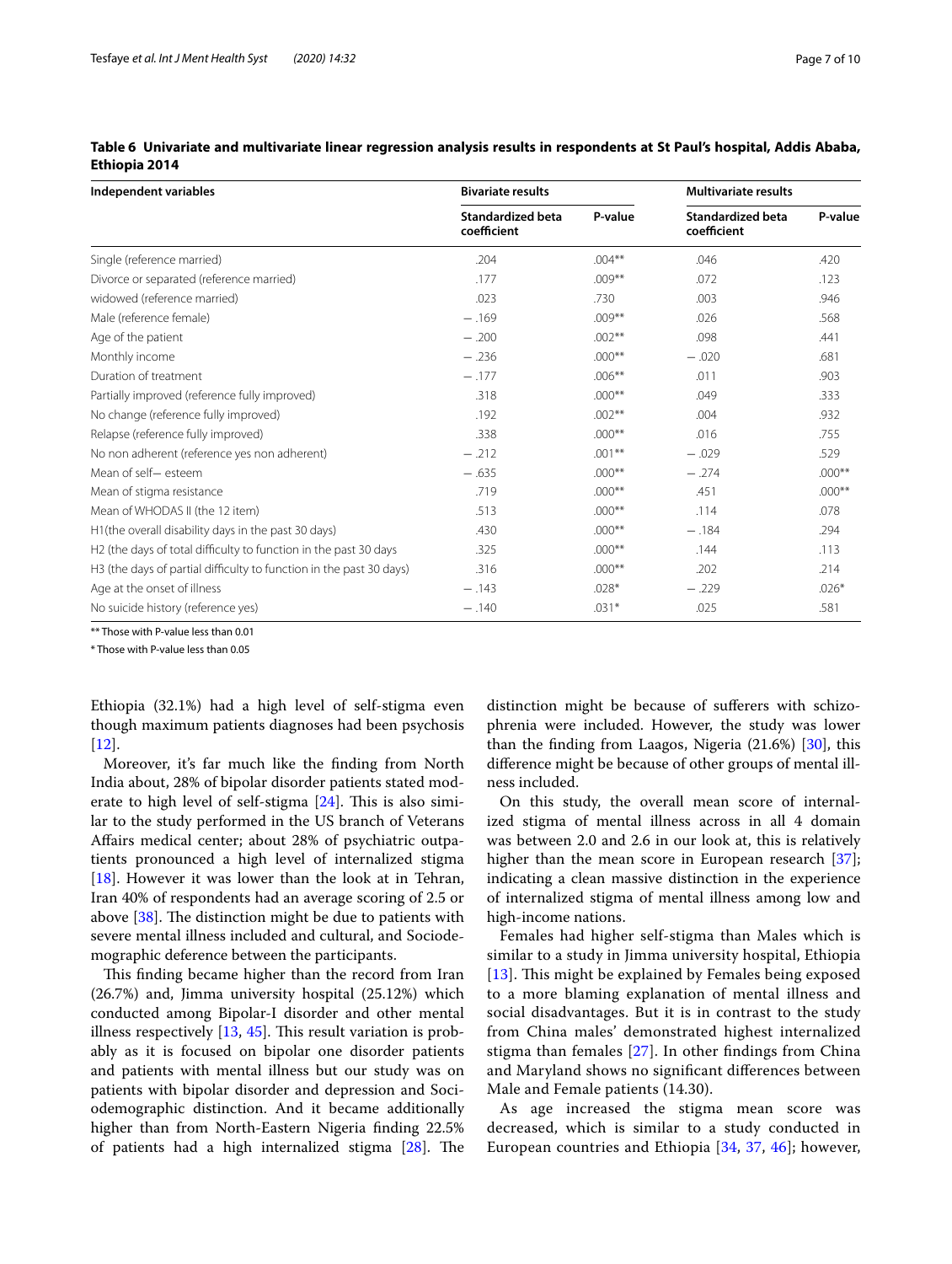this fnding became inconsistent with the study from China and Maryland, no variations in mean scores of internalized stigma of mental illness among adults (18– 64 years) and the elderly ( $\geq$  65 years), [\[14,](#page-8-11) [29\]](#page-8-26).

Having high-income status decreases the stigma score, which is similar to the finding from china [[5\]](#page-8-27). The reasons may be related to patients who have a lower level of income may easily, have low self-esteem and a higher score of internalized stigma.

Being married decrease the stigma score as compared to being divorced or separated, which is in line with the finding from China  $[14]$  $[14]$ . The feasible reason may be associated with the fact that those being unmarried and divorced should face extra discrimination from family and local groups.

Having a good adherence to the medication decreases the stigma score as compared to not having good adherence, which is in line with the fnding from Dilla university referral hospital, Ethiopia  $[12]$  $[12]$ . The possible reason might be taking medications are directly associated with disclosure of their health status, and may lead to decrease stigma.

Having full improvement decrease the stigma score as compared to having partial improvement this might be because of patients who have improvement or no sign and symptoms and have good functional status, they have insight about the illness and adhere to their medication which ends up a low self-stigma score.

Having no history of suicidal attempt to decrease the stigma score as compared to having a history of suicidal attempt in this study but fnding from Poland indicates suicidal attempt not associated with internalized stigma  $[26]$ . This difference might be due to our study is specifc to mood disorders which have a high risk of suicide.

No statistical diference was observed in the overall stigma score concerning diagnosis in this study in contrast to the finding from china  $[14]$  $[14]$ . But in alienation and stereotype subscales Patients with major depressive disorder, have a higher level of internalized stigma than patients with bipolar disorder but not in discrimination and withdrawal subscales.

In this study, job-status has no association with the internalized stigma score which is in line with the fnding from Poland [[26\]](#page-8-28).

The finding from this study showed as the educational level of patients has no statistical association in stigma score and this is opposite to the fnding from china and Poland [[27\]](#page-8-25). A possible explanation might be better education makes humans' having a greater awareness of their disease, which can be related to their belief and mindset which ends up with a low stigma score.

Treatment delay has no associations with internalized stigma score in this study but it was identifed as a signifcant forecaster of stigma in both Ethiopian and European studies [[13](#page-8-10), [37\]](#page-9-5). Similar to study in Europe and Ethiopia [[13,](#page-8-10) [34,](#page-9-2) [37\]](#page-9-5), this study showed high feelings of alienation but less agreement with common stereotype endorsement about people with a mood disorder. But the opposite relationship was found between self-esteem and the overall internalized stigma of mental illness score and stigma resistance score.

Finally, this study demonstrated a preliminary signifcant association between Internalized stigma of mental illness and days of total or partial difficulty to function and level of disability (WHODAS II the 12 items) score; suggesting for further study to assess the contribution of internalized stigma on the level of disability and vice versa.

The expected limitation of the study may start from as this is a cross-sectional study there is the difficulty of determining cause-efect relation or time temporal relations between variables.

Finally, while interpreting the fndings of this study, it is essential to take into account the fact that it had selection bias, because we didn't use a random selection of participants and also, being facility base study will afect its generalizability. Lastly not using a standard tool to measure the clinical status of the patients was one of the limitations of this study.

#### **Conclusions**

The findings of this study suggested that internalized stigma was a major problem among persons with a mood disorder in the study area. Approximately one-third of patients with a mood disorder at outpatient follow-up in the urban city of Ethiopia, experience moderate to high levels of internalized stigma.

Internalized stigma had the potential to afect adherence to medication and was more likely to afect the recovery process and productivity. So, we recommend working on enhancing the self-esteem of patients and focused on medication compliance and empowerment interventions with a stronger emphasis on female patients. Therefore, tackling stigma should be a priority in mental health advocacy in low-income countries.

Better if a strategy to minimize stigma be integrated into initiatives to scale up mental health services in lowincome countries. Finally, further research is needed to examine the impact of interventions targeted towards people with a bipolar disorder or depression on reducing the Internalized Stigma.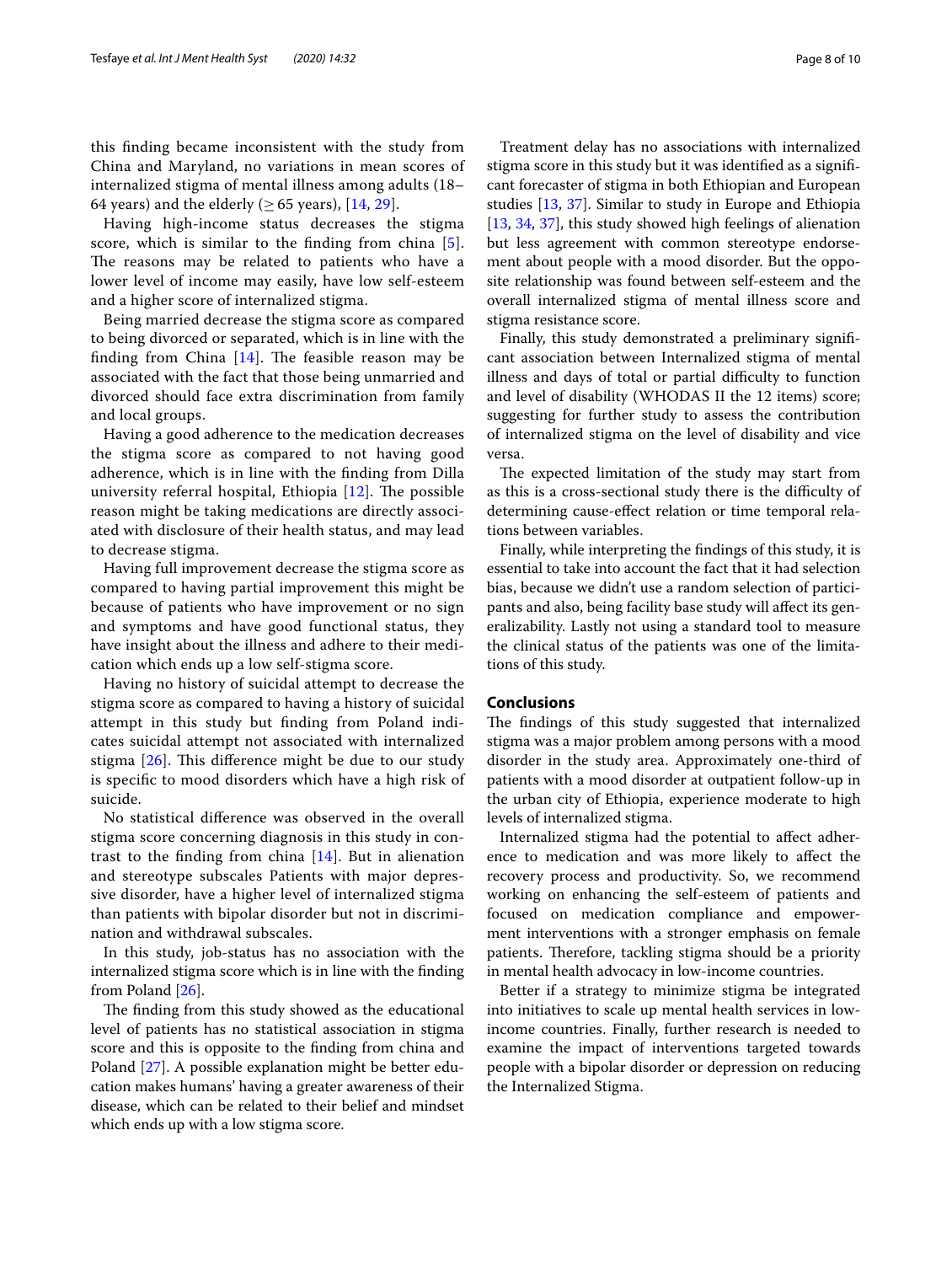#### **Abbreviations**

DSM-IV: The diagnostic statistical manual fourth edition; ISMI: Internalized Stigma of Mental Illness; WHODAS: World health organization Disability Assessment Schedule.

#### **Acknowledgements**

We would like to thank the clients who participated in the study.

#### **Authors' contributions**

ET, EG, BW contributed to the development of the proposal. ET collects the data. ET, EG, BW, LA contributes to the analysis and manuscript writing. All authors read and approved the fnal manuscript.

#### **Funding**

Starting from the design of the study, data collection, analysis, interpretation of the study and write up of this manuscript have been funded by Addis Ababa University.

#### **Availability of data and materials**

The datasets used/or analyzed during the current study is available from the corresponding author on reasonable request.

#### **Ethics approval and consent to participate**

Ethical clearance was obtained from the ethical review board of Addis Ababa University. Written consent was obtained from the study participants. Confdentiality and privacy were maintained during data collection, analysis, and reporting.

#### **Consent for publication**

Not applicable.

#### **Competing interests**

The authors declare that they have no competing interests.

#### **Author details**

<sup>1</sup> Department of Psychiatry, Faculty of Medical Sciences, Institute of Health, Jimma University, Jimma, Ethiopia. <sup>2</sup> Department of Psychiatry, School of Medicine, College of Health Sciences, Addis Ababa University, Addis Ababa, Ethiopia. 3 Department of Preventive Medicine, School of Public Health, Addis Ababa University, Addis Ababa, Ethiopia.

#### Received: 5 February 2020 Accepted: 29 April 2020 Published online: 06 May 2020

#### **References**

- <span id="page-8-0"></span>1. World Health Organization. The world health report: mental health: new understanding. Geneva: World Health Organization, New Hope; 2001.
- <span id="page-8-1"></span>2. Corrigan P, Kerr A, Knudsen L. The stigma of mental illness: explanatory models and methods for change. Appl Prev Psychol. 2005;11:179–90.
- <span id="page-8-2"></span>3. Herek GM, Gillis JR, Cogan JC. Internalized stigma among sexual minority adults: insights from a social psychological perspective. J Couns Psychol. 2009;56:32–43.
- <span id="page-8-3"></span>4. Corrigan PW, Watson AC. The paradox of self-stigma and mental illness. Clin Psychol Sci Pract. 2002;9(1):35–53.
- <span id="page-8-27"></span>5. Corrigan P, Watson A, Barr L. The self-stigma of mental illness: implications for self-esteem and self-efficacy. J Soc Clin Psychol. 2006;25:875-84.
- <span id="page-8-14"></span>6. Yanos PT, Roe D, Markus K, Lysaker PH. Pathways between and outcomes related to recovery in schizophrenia spectrum disorders. Psychiatr Serv. 2008;59(12):1437–42.
- <span id="page-8-4"></span>7. Corrigan P, Larson J, Rüsch N. Self-stigma and the 'why try' effect: impact on life goals and evidence-based practices. World Psychiatry. 2009;8:75–81.
- <span id="page-8-5"></span>8. Latalova K, Ociskova M, Prasko J, Kamaradova D, Jelenova D, Sedlackova Z, et al. Self-stigmatization in patients with bipolar disorder. Neuroendocrinol Lett. 2013;34(4):265–72.
- <span id="page-8-6"></span>9. Standing up to global mental health stigma—news and features—Medical Research Council. http://www.mrc.ukri.org/news/blog/standing-upto-global-mental-health-stigma/. Accessed 29 Dec 2019.
- <span id="page-8-8"></span><span id="page-8-7"></span>11. Young DK, Ng PY. The prevalence and predictors of self-stigma of individuals with mental health illness in two Chinese cities. Int J Soc Psychiatry. 2016;62(2):176–85. <https://doi.org/10.1177/0020764015614596>.
- <span id="page-8-9"></span>12. Asrat B, Ayenalem A, Yimer T. Internalized stigma among patients with mental illness attending psychiatric follow-up at Dilla University Referral Hospital, Southern Ethiopia. Hindawi Psychiatry J. 2018;2018:1–7.
- <span id="page-8-10"></span>13. Girma E, Tesfaye M, Froeschl G, Möller-Leimkühler AM, Dehning S, Müller N. Facility based cross-sectional study of self-stigma among people with mental illness: towards patient empowerment approach. Int J Ment Health Syst. 2013;7(21):1–8. [https://doi.org/10.1186/1752-4458-7-21.](https://doi.org/10.1186/1752-4458-7-21)
- <span id="page-8-11"></span>14. Ran M, Zhang T, Wong IY, Yang X, Liu C, Liu B, et al. Internalized stigma in people with severe mental illness in rural China. Int J Soc Psychiatry. 2018;64(1):9–16.
- <span id="page-8-12"></span>15. Sarısoy G, Kaçar ÖF, Pazvantoğlu O, Korkmaz IZ, Öztürk A, Akkaya D, Yılmaz S, Böke Ö, Sahin AR. Internalized stigma and intimate relations in bipolar and schizophrenic patients: a comparative study. Compr Psychiatry. 2013;54:665–72.
- <span id="page-8-13"></span>16. Dinos S, Stevens S, Serfaty M, Weich S, King M. Stigma: the feelings and experiences of 46 people with mental illness—qualitative study. Br J Psychiatry. 2004;184:176–81.
- <span id="page-8-15"></span>17. National Institute of Mental Health Strategic Plan. US Department of Health & Human Services, Washington DC 2008 (Report No.: NIH Publication No. 08–6368).
- <span id="page-8-16"></span>18. Ritsher JB, Phelan JC. Internalized stigma predicts erosion of morale among psychiatric outpatients. Psychiatry Res. 2004;129(3):257–65.
- <span id="page-8-17"></span>19. Goleman D, Boyatzis R, Mckee A. Depression self-stigma as a mediator of the relationship between depression severity and avoidance. J Chem Inf Model. 2019;53(9):1689–99.
- <span id="page-8-18"></span>20. Cerita C, Filizer A, Tural Ü, Evren A. Stigma: a core factor in predicting functionality in bipolar disorder. Compr Psychiatry. 2012;53(5):484–9. [https://](https://doi.org/10.1016/j.comppsych.2011.08.010) [doi.org/10.1016/j.comppsych.2011.08.010](https://doi.org/10.1016/j.comppsych.2011.08.010).
- <span id="page-8-19"></span>21. Vazquez GH, Kapczinski F, Magalhaes PV, Cordoba R, Jaramillo CL, Rosa AR, et al. Stigma and functioning in patients with bipolar disorder. J Afect Disord. 2011;30:323–7.
- <span id="page-8-20"></span>22. Corrigan PW. How stigma interferes with mental health care. Am Psychol. 2004;59:614–25.
- <span id="page-8-21"></span>23. Mak WWS, Wu CFM. Cognitive insight and causal attribution in the development of self-stigma among individuals with schizophrenia. Psychiatr Serv. 2006;57(12):1800–2.
- <span id="page-8-22"></span>24. Grover S, Hazari N, Aneja J, Chakrabarti S, Avasthi A. Stigma and its correlates among patients with bipolar disorder: a study from a tertiary care hospital of North India. Psychiatry Res. 2016;244:109–16. [https://doi.](https://doi.org/10.1016/j.psychres.2016.07.012) [org/10.1016/j.psychres.2016.07.012](https://doi.org/10.1016/j.psychres.2016.07.012).
- 25. Hajda M, Kamaradova D, Latalova K, Prasko J, Ociskova M, Mainerova B, et al. Self-stigma, treatment adherence, and medication discontinuation in patients with bipolar disorders in remission—a cross-sectional study. Act Nerv Super Rediviva. 2015;57(1–2):6–11.
- <span id="page-8-28"></span>26. Szcześniak D, Kobyłko A, Wojciechowska I, Kłapciński M, Rymaszewska J. Internalized stigma and its correlates among patients with severe mental illness. Neuropsychiatr Dis Treat. 2018;14:2599–608.
- <span id="page-8-25"></span>27. Smith ML, Yang LH, Huang D, Pike KM, Yuan C, Wang Z. Measuring internalized stigma of mental illness among Chinese outpatients with mood disorders. Int J Cult Ment Health. 2018;1–14. [https://doi.](https://doi.org/10.1080/17542863.2018.1442484) [org/10.1080/17542863.2018.1442484.](https://doi.org/10.1080/17542863.2018.1442484)
- <span id="page-8-23"></span>28. Ibrahim AW, Mukhtar YM, Sadique PK, Tahir BM, Olabisi AM, Bukar RI, Abba WM, Abayomi OB. A facility-based assessment of internalized stigma among patients with severe mental illnesses in Maiduguri, North-Eastern Nigeria. Int Neuropsychiatr Dis J. 2016;6(1):1–11.
- <span id="page-8-26"></span>29. Drapalski AL, Lucksted A, Perrin PB, Aakre JM, Brown CH, Deforge BR, et al. A model of internalized stigma and its efects on people with mental illness. Psychiatr Serv. 2013;64(3):264–9.
- <span id="page-8-24"></span>30. Adewuya AO, Owoeye AO, Erinfolami AO, Ola BA. Correlates of self-stigma among outpatients with mental illness in Lagos, Nigeria. Int J Soc Psychiatry. 2010;57(4):418–27.
- 31. Yen C-F, Chen C-C, Lee Y, Tang T-C, Yen J-Y, Ko C-H. Self-stigma and its correlates among outpatients with depressive disorders. Psychiatr Serv. 2005;56(5):599–601.